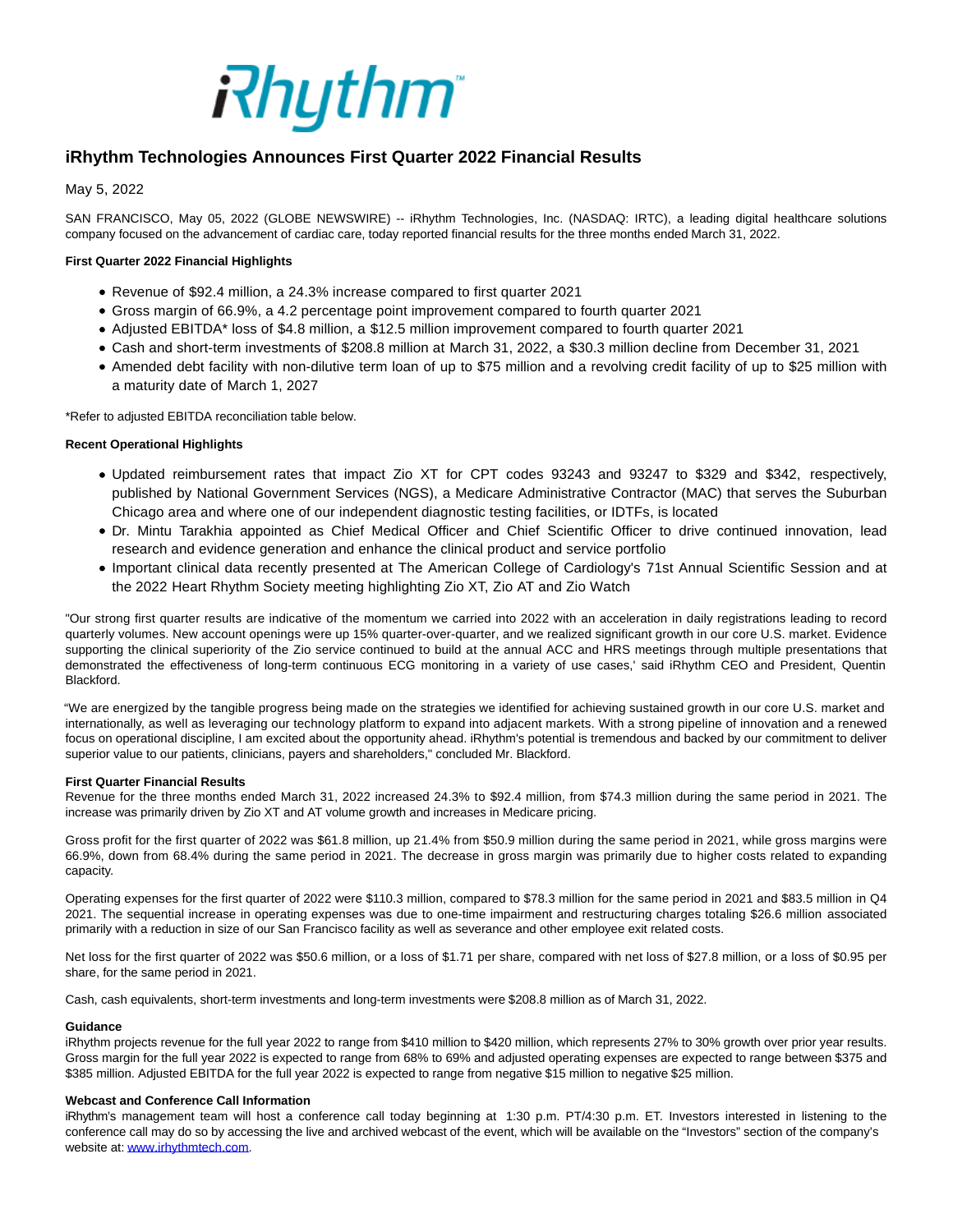#### **About iRhythm Technologies, Inc.**

iRhythm is a leading digital health care company redefining the way cardiac arrhythmias are clinically diagnosed. The company combines wearable biosensor devices worn for up to 14 days and cloud-based data analytics with powerful proprietary algorithms that distill data from millions of heartbeats into clinically actionable information. The company believes improvements in arrhythmia detection and characterization have the potential to change clinical management of patients.

## **Use of Non-GAAP Financial Measures and Other Operating Metrics**

We refer to certain financial measures that are not recognized under U.S. generally accepted accounting principles (GAAP) in this press release, including adjusted EBITDA, adjusted operating expenses and adjusted net loss. See the schedules attached to this press release for additional information and reconciliations of such non-GAAP financial measures.

#### **Forward-Looking Statements**

This news release contains forward-looking statements within the meaning of Section 27A of the Securities Act of 1933 and Section 21E of the Securities Exchange Act of 1934 and the Private Securities Litigation Reform Act of 1995. These statements include statements regarding financial guidance, market opportunity, ability to penetrate the market, anticipated productivity improvements and expectations for growth. Such statements are based on current assumptions that involve risks and uncertainties that could cause actual outcomes and results to differ materially. These risks and uncertainties, many of which are beyond our control, include risks described in the section entitled "Risk Factors" and elsewhere in our filing made with the Securities and Exchange Commission, including those on the Form 10-Q expected to be filed on or about May 6, 2022. These forward-looking statements speak only as of the date hereof and should not be unduly relied upon. iRhythm disclaims any obligation to update these forward-looking statements.

| <b>Investor Relations Contact:</b> | <b>Media Contact:</b>  |
|------------------------------------|------------------------|
| Leigh Salvo                        | Morgan Mathis          |
| (415) 937-5404                     | (310) 528-6306         |
| investors@irhythmtech.com          | irhythm@highwirepr.com |

#### **IRHYTHM TECHNOLOGIES, INC. Condensed Consolidated Balance Sheets (In thousands, except share and per share data)**

|                                                 | March 31, |            |    |            |
|-------------------------------------------------|-----------|------------|----|------------|
|                                                 |           | 2022       |    | 2021       |
| <b>Assets</b>                                   |           |            |    |            |
| Current assets:                                 |           |            |    |            |
| Cash and cash equivalents                       | \$        | 94,786     | \$ | 127,562    |
| Short-term investments                          |           | 113,998    |    | 111,569    |
| Accounts receivable, net                        |           | 55,286     |    | 46,430     |
| Inventory                                       |           | 12,446     |    | 10,268     |
| Prepaid expenses and other current assets       |           | 9,838      |    | 9,693      |
| Total current assets                            |           | 286,354    |    | 305,522    |
| Property and equipment, net                     |           | 57,135     |    | 55,944     |
| Operating lease right-of-use assets             |           | 65,256     |    | 84,587     |
| Goodwill                                        |           | 862        |    | 862        |
| Other assets                                    |           | 19,110     |    | 16,052     |
| <b>Total assets</b>                             | \$        | 428,717    | \$ | 462,967    |
| <b>Liabilities and Stockholders' Equity</b>     |           |            |    |            |
| <b>Current liabilities:</b>                     |           |            |    |            |
| Accounts payable                                | \$        | 5,413      | \$ | 10,509     |
| <b>Accrued liabilities</b>                      |           | 41,935     |    | 51,486     |
| Deferred revenue                                |           | 2,933      |    | 3,049      |
| Debt, current portion                           |           |            |    | 11,667     |
| Operating lease liabilities, current portion    |           | 11,501     |    | 11,142     |
| <b>Total current liabilities</b>                |           | 61,782     |    | 87,853     |
| Debt, noncurrent portion                        |           | 34,917     |    | 9,690      |
| Other noncurrent liabilities                    |           | 832        |    | 697        |
| Operating lease liabilities, noncurrent portion |           | 86,344     |    | 85,212     |
| <b>Total liabilities</b>                        |           | 183,875    |    | 183,452    |
| Stockholders' equity:                           |           |            |    |            |
| <b>Preferred Stock</b>                          |           |            |    |            |
| Common stock                                    |           | 27         |    | 27         |
| Additional paid-in capital                      |           | 701,822    |    | 685,594    |
| Accumulated other comprehensive loss            |           | (353)      |    | (61)       |
| Accumulated deficit                             |           | (456, 654) |    | (406, 045) |
| Total stockholders' equity                      |           | 244,842    |    | 279,515    |
| Total liabilities and stockholders' equity      | \$        | 428,717    | \$ | 462,967    |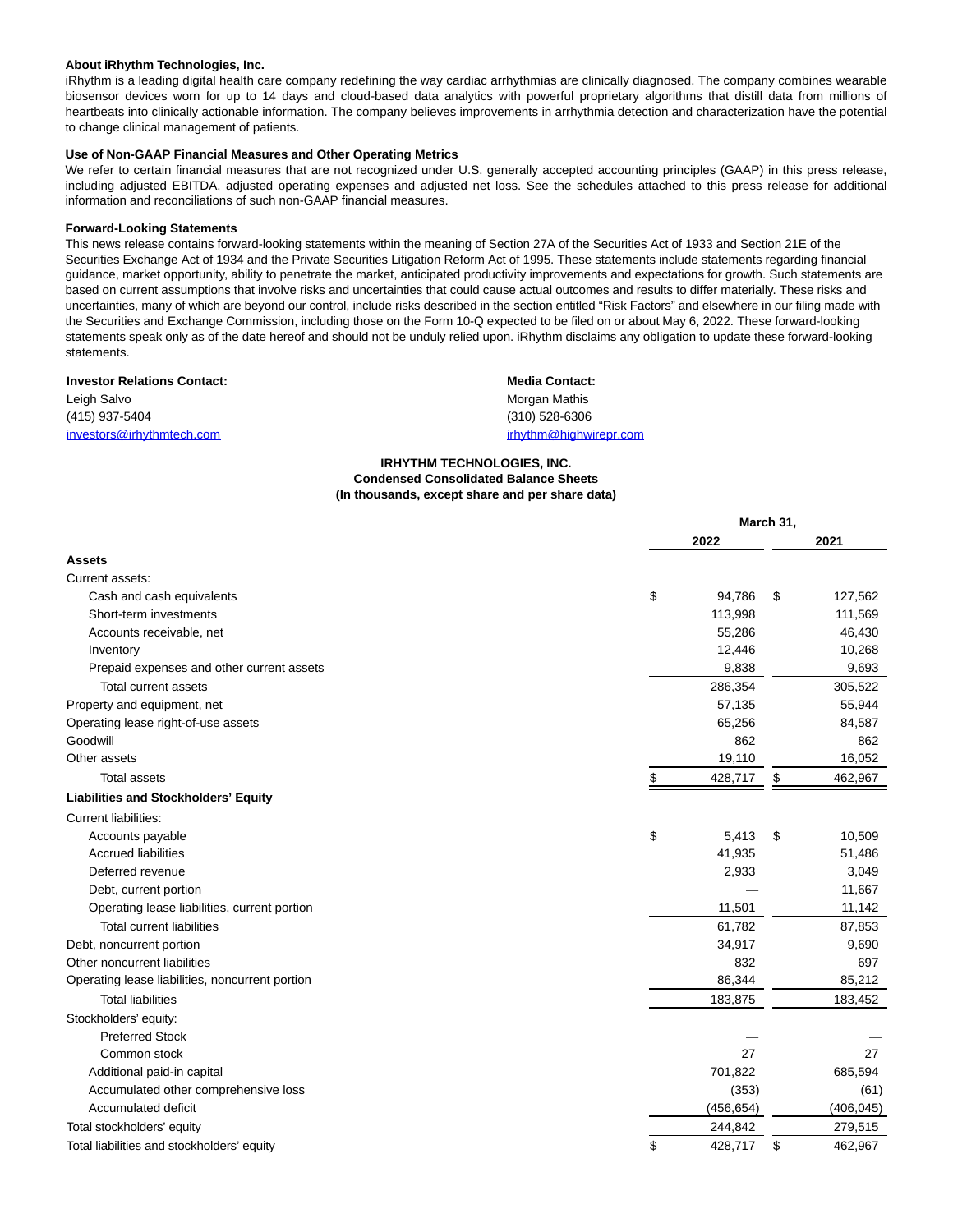# **IRHYTHM TECHNOLOGIES, INC. Condensed Consolidated Statements of Operations (In thousands, except share and per share data)**

|                                              | Three months ended<br>March 31, |    |            |  |
|----------------------------------------------|---------------------------------|----|------------|--|
|                                              | 2022                            |    | 2021       |  |
| Revenue, net                                 | \$<br>92,378                    | \$ | 74,311     |  |
| Cost of revenue                              | 30,619                          |    | 23,458     |  |
| Gross profit                                 | 61,759                          |    | 50,853     |  |
| Operating expenses:                          |                                 |    |            |  |
| Research and development                     | 10,542                          |    | 8,510      |  |
| Selling, general and administrative          | 73,158                          |    | 69,813     |  |
| Impairment and Restructuring                 | 26,608                          |    |            |  |
| Total operating expenses                     | 110,308                         |    | 78,323     |  |
| Loss from operations                         | (48, 549)                       |    | (27, 470)  |  |
| Interest expense                             | (2,029)                         |    | (335)      |  |
| Other income, net                            | 16                              |    | 124        |  |
| Loss before income taxes                     | (50, 562)                       |    | (27, 681)  |  |
| Income tax provision                         | 47                              |    | 98         |  |
| Net loss                                     | (50, 609)                       |    | (27, 779)  |  |
| Net loss per common share, basic and diluted | (1.71)                          |    | (0.95)     |  |
| Weighted-average shares, basic and diluted   | 29,596,325                      |    | 29,164,430 |  |

### **IRHYTHM TECHNOLOGIES, INC. Reconciliation of GAAP to Non-GAAP Financial Information (Unaudited) (In thousands)**

|                                       | Three months ended<br>March 31. |               |  |           |
|---------------------------------------|---------------------------------|---------------|--|-----------|
| <b>Adjusted EBITDA reconciliation</b> |                                 | 2022          |  | 2021      |
| Net loss                              | \$                              | $(50,609)$ \$ |  | (27, 779) |
| Income tax provision                  |                                 | 47            |  | 98        |
| Depreciation and Amortization         |                                 | 3,143         |  | 2,036     |
| Interest expense                      |                                 | 1,897         |  | 247       |
| Stock-based compensation              |                                 | 13,903        |  | 20,230    |
| Impairment and restructuring charges  |                                 | 26,866        |  |           |
| <b>Adjusted EBITDA</b>                | \$                              | $(4,753)$ \$  |  | (5, 168)  |

|                                                      | Three months<br>ended, March 31,<br>2022 |           |
|------------------------------------------------------|------------------------------------------|-----------|
| Non-GAAP restructuring and impairment reconciliation |                                          |           |
| Impairment and restructuring charges, as reported    | \$                                       | 26,608    |
| Restructuring related consulting fees                |                                          | 258       |
| Non-GAAP restructuring and impairment                |                                          | 26,866    |
| Adjusted net loss reconciliation                     |                                          |           |
| Net loss, as reported                                | \$                                       | (50, 609) |
| Impairment and restructuring charges, as reported    |                                          | 26,608    |
| Restructuring related consulting fees                |                                          | 258       |
| Adjusted net loss                                    |                                          | (23, 743) |
| Adjusted net loss per share reconciliation           |                                          |           |
| Net loss per share, as reported                      | \$                                       | (1.71)    |
| Impairment and restructuring charges, as reported    |                                          | 0.90      |
| Restructuring related consulting fees                |                                          | 0.01      |
| Adjusted net loss per share                          |                                          | (0.80)    |